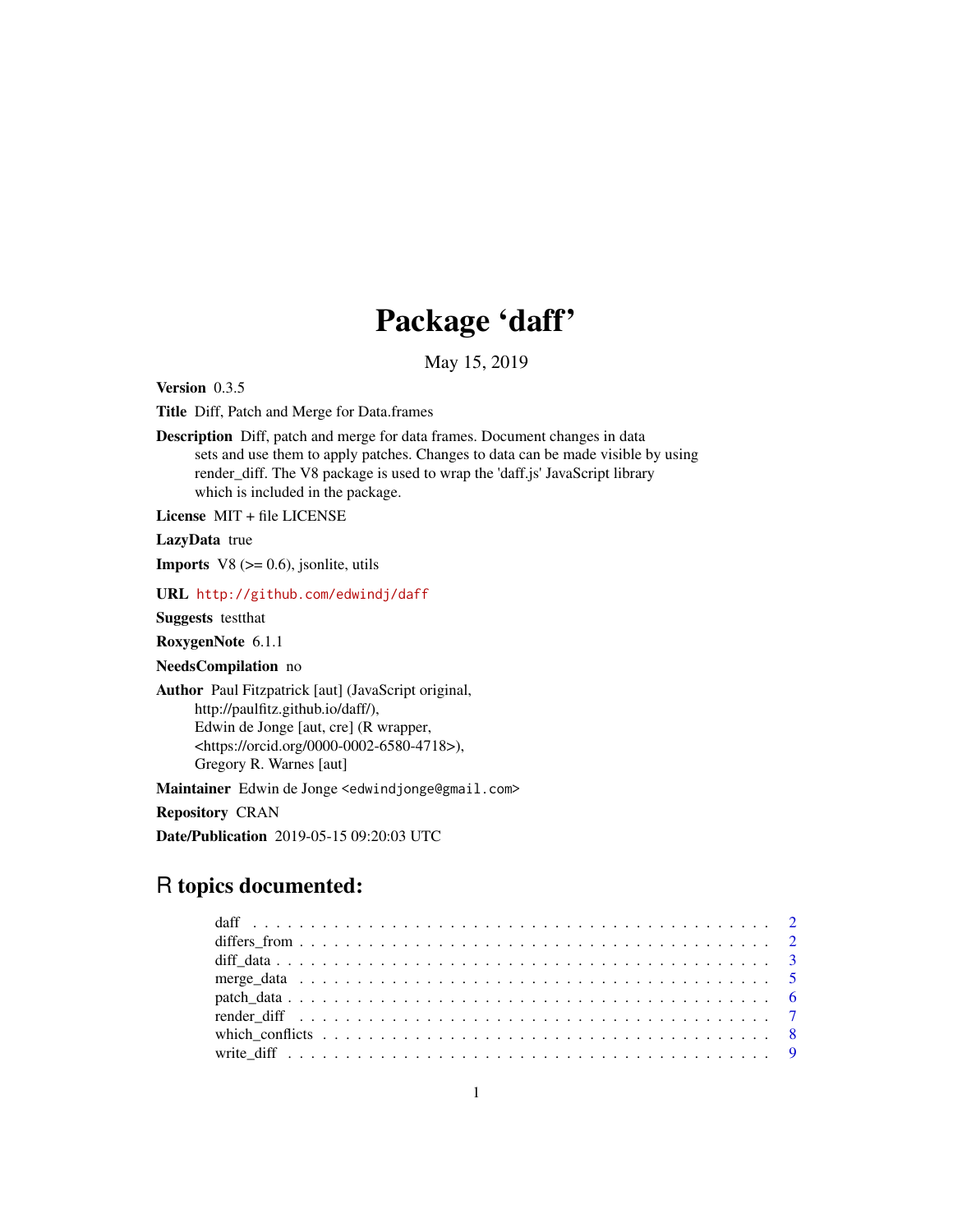#### <span id="page-1-0"></span> $\blacksquare$

daff *Data diff, patch and merge for R*

#### Description

Daff calculates differences between two data.frames. This difference can be stored and later used to patch the original data. Differences can also be made visual by using render\_diff showing what changed.

#### Details

Storing the difference between data sets allows for tracking or incorporating manual changes to data sets. Ideally changes to data should be scripted to be reproducable, but there are situations or scenario's where this is not possible or happens out of your control. daff can help track these changes.

#### actions

| diff data | Find differences in values between data. frames                          |
|-----------|--------------------------------------------------------------------------|
|           | patch_data Apply a patch generated with diff_data to a data. frame       |
|           | merge_data Merge two diverged data. frames orginating from a same parent |

#### daff.js

Daff wraps the daff.js library which offers more functionality.

differs\_from *differs from,*

#### Description

This is the same function as [diff\\_data](#page-2-1) but with arguments reversed. This is more useful when using dplyr and magrittr

#### Usage

differs\_from(data, data\_ref, ...)

#### Arguments

| data     | data. frame to check for changes |
|----------|----------------------------------|
| data ref | data. frame reference data frame |
| .        | not further specified            |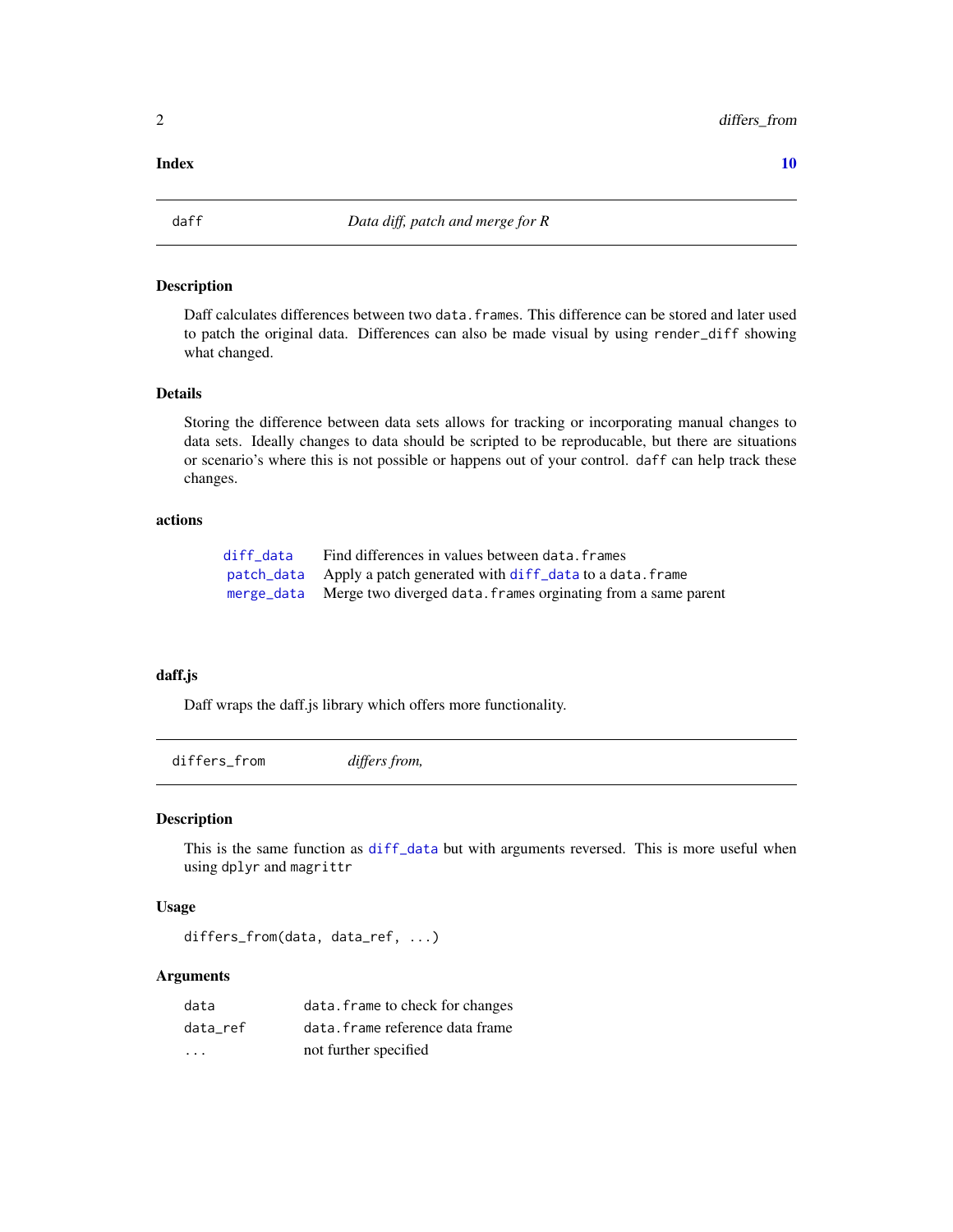#### <span id="page-2-0"></span>diff\_data 3

#### Value

difference object

#### See Also

diff data

<span id="page-2-1"></span>diff\_data *Do a data diff*

#### Description

Find differences with a reference data set. The diff can be used to [patch\\_data](#page-5-1), to store the difference for documentation purposes using [write\\_diff](#page-8-1) or to visualize the difference using [render\\_diff](#page-6-1)

#### Usage

```
diff_data(data_ref, data, always_show_header = TRUE,
  always\_show\_order = FALSE, columns_to\_ignore = c(),count\_like_a_spreadsheet = TRUE,ids = c(),ignore_whitespace = FALSE, never_show_order = FALSE,
  ordered = TRUE, padding_strategy = c("auto", "smart", "dense",
  "sparse"), show_meta = TRUE, show_unchanged = FALSE,
  show_unchanged_columns = FALSE, show_unchanged_meta = FALSE,
  unchanged_column_context = 1L, unchanged_context = 1L)
```
#### Arguments

| data_ref                 | data. frame reference data frame                                                                                                                                                                                                                                        |
|--------------------------|-------------------------------------------------------------------------------------------------------------------------------------------------------------------------------------------------------------------------------------------------------------------------|
| data                     | data. frame to check for changes                                                                                                                                                                                                                                        |
| always_show_header       |                                                                                                                                                                                                                                                                         |
|                          | logical Should we always give a table header in diffs? This defaults to TRUE,<br>and - frankly - you should leave it at TRUE for now.                                                                                                                                   |
| always_show_order        |                                                                                                                                                                                                                                                                         |
|                          | logical Diffs for tables where row/column order has been permuted may in-<br>clude an extra row/column specifying the changes in row/column numbers. If<br>you'd like that extra row/column to always be included, turn on this flag, and<br>turn off never_show_order. |
| columns_to_ignore        |                                                                                                                                                                                                                                                                         |
|                          | character List of columns to ignore in all calculations. Changes related to<br>these columns should be discounted.                                                                                                                                                      |
| count_like_a_spreadsheet |                                                                                                                                                                                                                                                                         |
|                          | logical Should column numbers, if present, be rendered spreadsheet-style as<br>A,B,C,,AA,BB,CC? Defaults to TRUE.                                                                                                                                                       |
| ids                      | charcter List of columns that make up a primary key, if known. Otherwise<br>heuristics are used to find a decent key (or a set of decent keys).                                                                                                                         |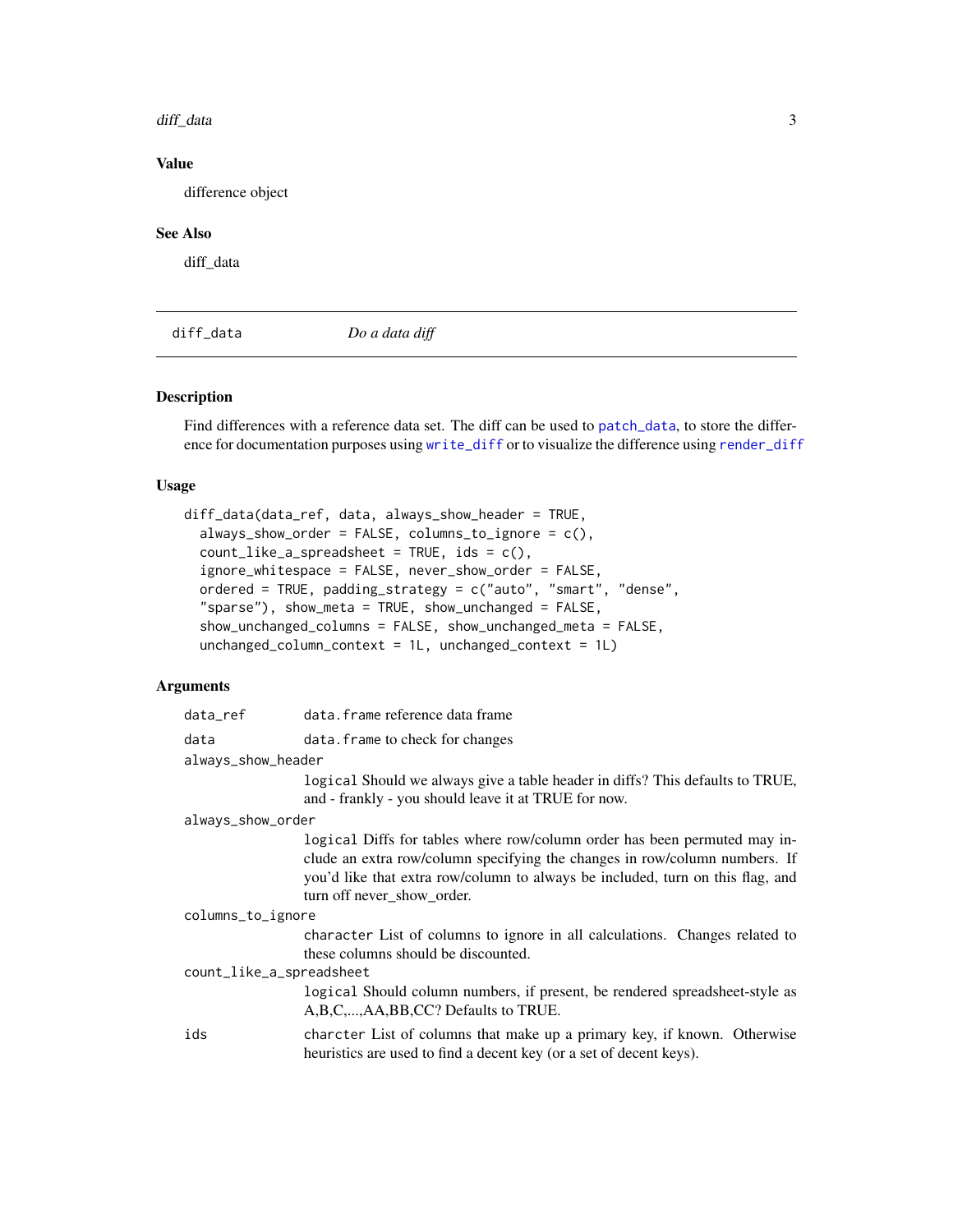| ignore_whitespace        |                   |                                                                                                                                                                                                                                                                                                                                       |
|--------------------------|-------------------|---------------------------------------------------------------------------------------------------------------------------------------------------------------------------------------------------------------------------------------------------------------------------------------------------------------------------------------|
|                          |                   | logical Should whitespace be omitted from comparisons. Defaults to FALSE.                                                                                                                                                                                                                                                             |
|                          | never_show_order  |                                                                                                                                                                                                                                                                                                                                       |
|                          |                   | logical Diffs for tables where row/column order has been permuted may in-<br>clude an extra row/column specifying the changes in row/column numbers. If<br>you'd like to be sure that that row/column is *never included, turn on this flag,<br>and turn off always_show_order.                                                       |
|                          | ordered           | logical Is the order of rows and columns meaningful? Defaults to 'TRUE'.                                                                                                                                                                                                                                                              |
|                          | padding_strategy  |                                                                                                                                                                                                                                                                                                                                       |
|                          |                   | logical Strategy to use when padding columns. Valid values are "auto", "smart",<br>"dense", and "sparse". Leave null for a sensible default.                                                                                                                                                                                          |
|                          | show_meta         | logical Show changes in column properties, not just data, if available. Defaults<br>to TRUE.                                                                                                                                                                                                                                          |
|                          | show_unchanged    | logical Should we show all rows in diffs? We default to showing just rows that<br>have changes (and some context rows around them, if row order is meaningful),<br>but you can override this here.                                                                                                                                    |
| show_unchanged_columns   |                   |                                                                                                                                                                                                                                                                                                                                       |
|                          |                   | logical Should we show all columns in diffs? We default to showing just<br>columns that have changes (and some context columns around them, if column<br>order is meaningful), but you can override this here. Irrespective of this flag,<br>you can rely on index/key columns needed to identify rows to be included in the<br>diff. |
| show_unchanged_meta      |                   |                                                                                                                                                                                                                                                                                                                                       |
|                          |                   | logical Show all column properties, if available, even if unchanged. Defaults<br>to FALSE.                                                                                                                                                                                                                                            |
| unchanged_column_context |                   |                                                                                                                                                                                                                                                                                                                                       |
|                          |                   | integer When showing context columns around a changed column, what is the<br>minimum number of such columns we should show?                                                                                                                                                                                                           |
|                          | unchanged_context |                                                                                                                                                                                                                                                                                                                                       |
|                          |                   | integer When showing context rows around a changed row, what is the mini-<br>mum number of such rows we should show?                                                                                                                                                                                                                  |
|                          |                   |                                                                                                                                                                                                                                                                                                                                       |

#### Value

difference object

#### See Also

differs\_from

```
library(daff)
x \leftarrow iris
x[1,1] <- 10
diff_data(x, iris)
dd <- diff_data(x, iris)
```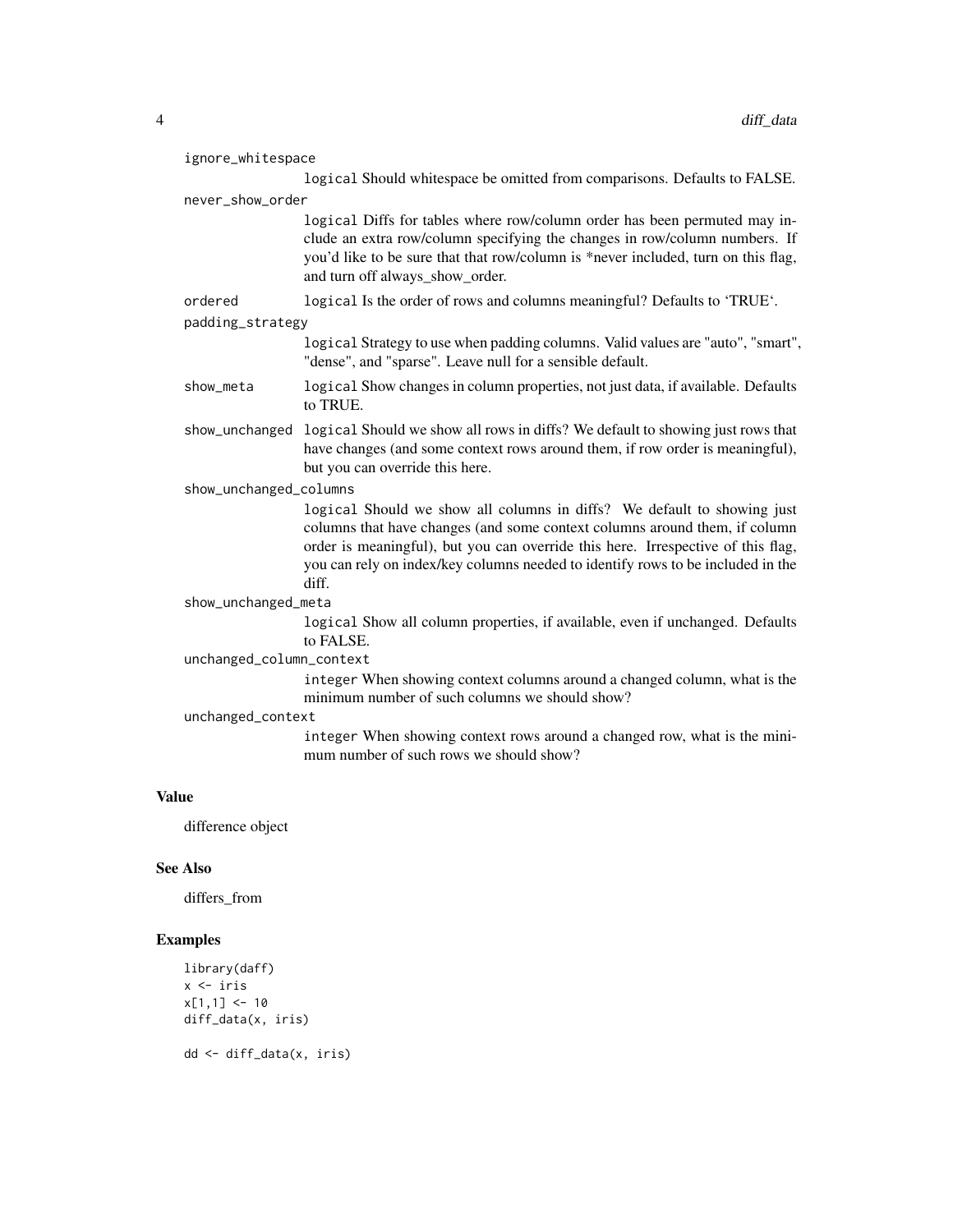#### <span id="page-4-0"></span>merge\_data 5

```
#write_diff(dd, "diff.csv")
summary(dd)
```
#### <span id="page-4-1"></span>merge\_data *Merge two tables based on a parent version*

#### Description

merge\_data provides a three-way merge: suppose two versions are based on a common version, this function will merge tables a and b.

#### Usage

merge\_data(parent, a, b)

#### Arguments

| parent | data.frame                                  |
|--------|---------------------------------------------|
| a      | data. frame changed version of parent       |
| b      | data. frame other changed version of parent |

#### Details

If both a and b change the same table cell with a different value, this results in a conflict. In that case a warning will be generated with the number of conflicts. In the returned data.frame of a conflicting merge columns with conflicting values are of type character and contain all three values coded as

(parent) a /// b

#### Value

merged data.frame. When a merge has conflicts the columns of conflicting changes are of type character and contain all three values.

#### See Also

[which\\_conflicts](#page-7-1)

```
parent \leq - a \leq - b \leq iris[1:3,]
a[1,1] <- 10
b[2,1] <- 11
# succesful merge
merge_data(parent, a, b)
parent \leq a \leq b \leq iris[1:3,]
a[1,1] <- 10
```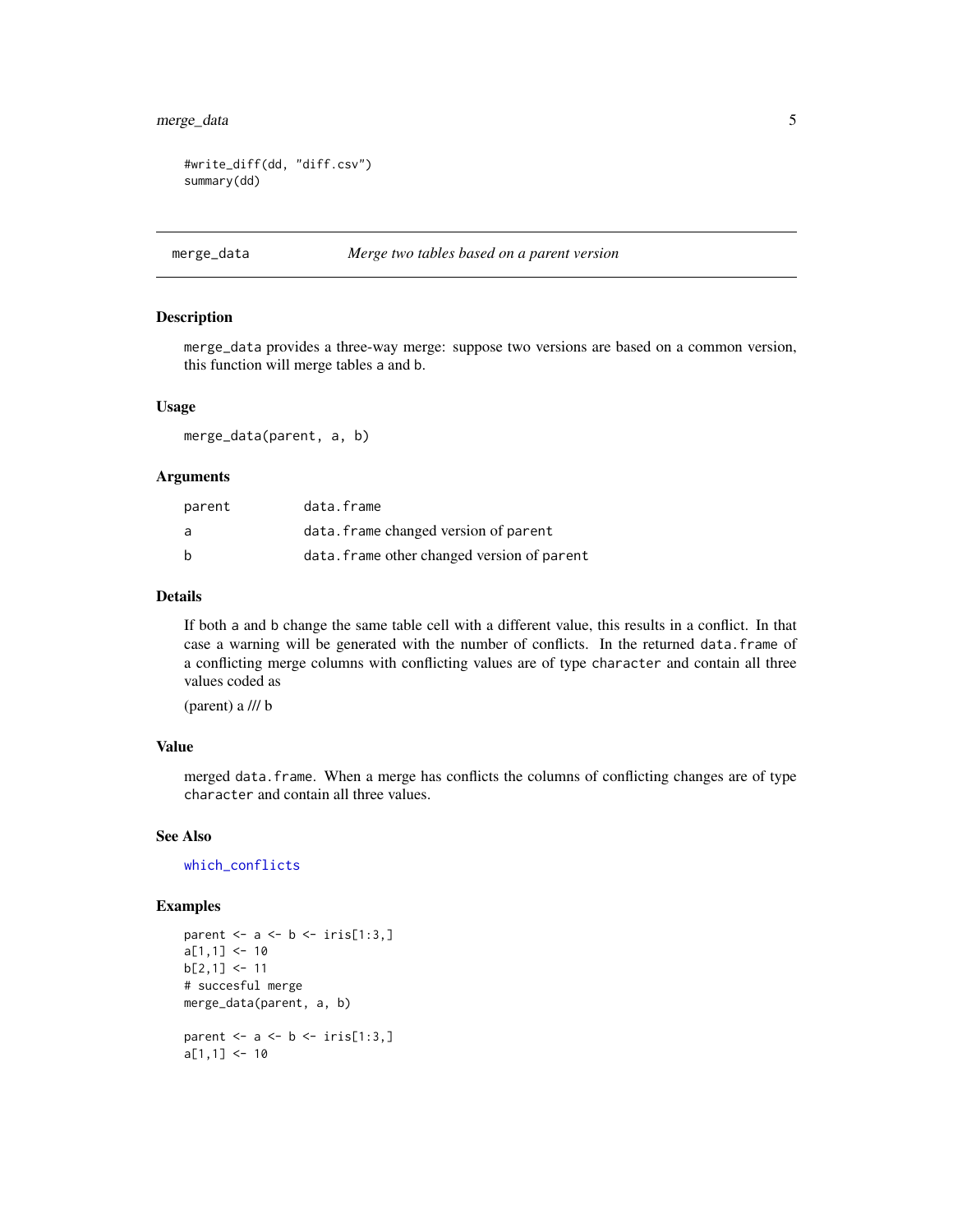```
b[1,1] <- 11
# conflicting merge (both a and b change same cell)
merged <- merge_data(parent, a, b)
merged #note the conflict
#find out which rows contain a conflict
which_conflicts(merged)
```
<span id="page-5-1"></span>patch\_data *patch data*

#### Description

Patch data with a diff generated by [diff\\_data](#page-2-1)

#### Usage

```
patch_data(data, patch)
```
#### Arguments

| data  | data. frame that should be patched |
|-------|------------------------------------|
| patch | generated with diff data           |

#### Value

data.frame that has been patched.

#### Examples

```
library(daff)
x <- iris
#change a value
x[1,1] <- 1000
patch <- diff_data(iris, x)
print(patch)
# apply patch
iris_patched <- patch_data(iris, patch)
```
iris\_patched[1,1] == 1000

<span id="page-5-0"></span>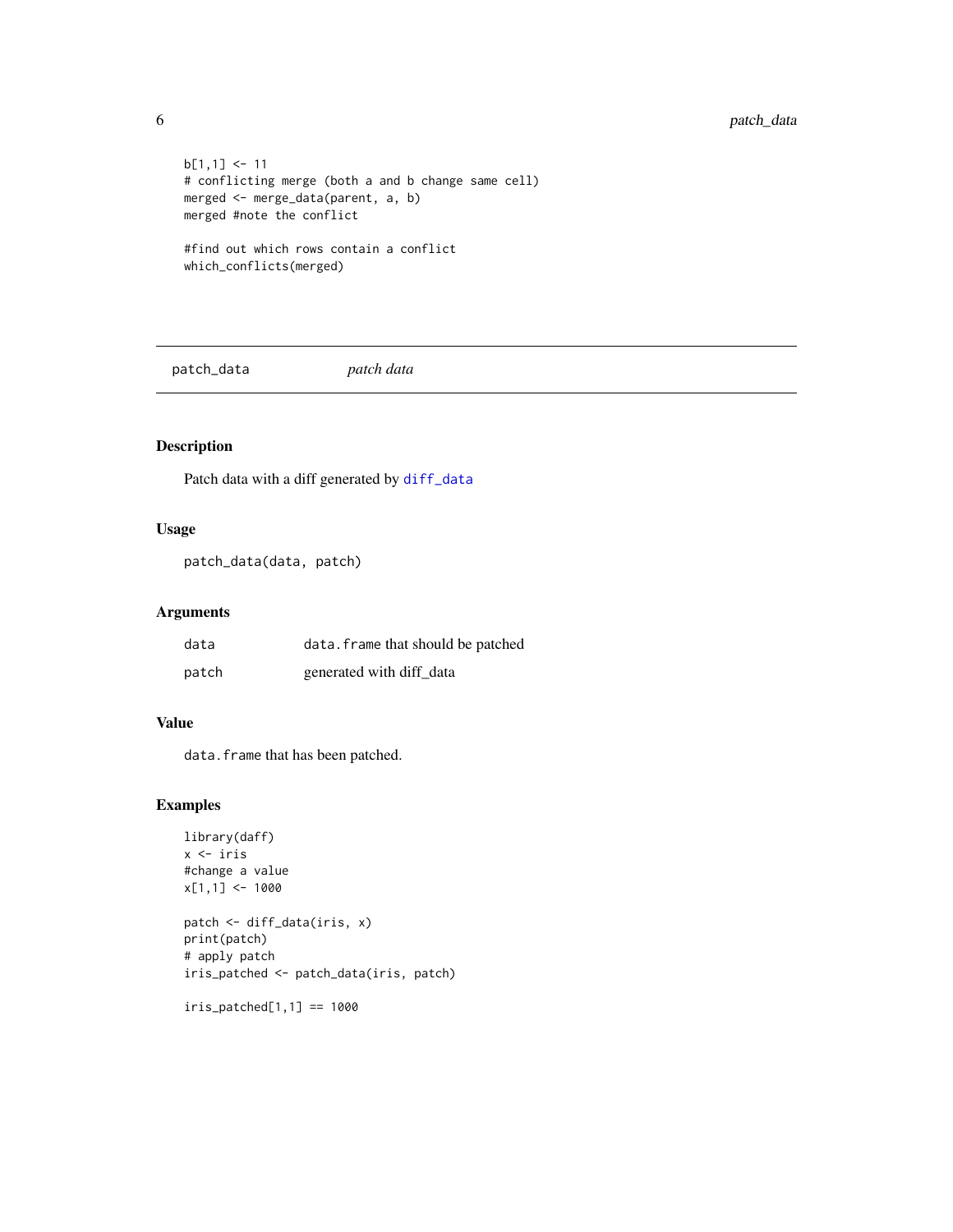#### <span id="page-6-1"></span><span id="page-6-0"></span>Description

Converts a diff\_data object to HTML code, and opens the resulting HTML code in a browser window if view==TRUE and R is running interactively.

#### Usage

```
render_diff(diff, file = tempfile(fileext = ".html"),
 view = interactive(), fragment = FALSE, pretty = TRUE, title,
  summary = !fragment, use.DataTables = !fragment)
```
#### Arguments

| diff_data object generated with diff_data                                                                                                                                                                                                                                                                              |  |
|------------------------------------------------------------------------------------------------------------------------------------------------------------------------------------------------------------------------------------------------------------------------------------------------------------------------|--|
| character target file (optional)                                                                                                                                                                                                                                                                                       |  |
| logical Open the generated HTML in a browser if R is being used interactively                                                                                                                                                                                                                                          |  |
| logical If TRUE generate (just) an HTML table, otherwise generate a valid<br>HTML document.                                                                                                                                                                                                                            |  |
| logical Use HTML arrow characters instead of $\rightarrow$ .                                                                                                                                                                                                                                                           |  |
| character title text. Defaults to the quoted names of the data objects compared,<br>separated by 'vs.'                                                                                                                                                                                                                 |  |
| logical Should a summary of changes be shown above the HTML table?                                                                                                                                                                                                                                                     |  |
| use. DataTables logical Include $i$ Query DataTables plugin and enable: - pagination $(10,25,50,100,$ All)<br>- searching - filtering - column visibility (individually enable/disable) - copy/csv/excel/pdf<br>export buttons - column reorder (drag and drop) - row reorder (drag and drop) -<br>row/multirow select |  |
|                                                                                                                                                                                                                                                                                                                        |  |

#### Value

generated html

#### See Also

data\_diff

```
y \leftarrow \text{iris}[1:3,]x \leftarrow yx \le - head(x,2) # remove a row
x[1,1] <- 10 # change a value
x$hello <- "world" # add a column
```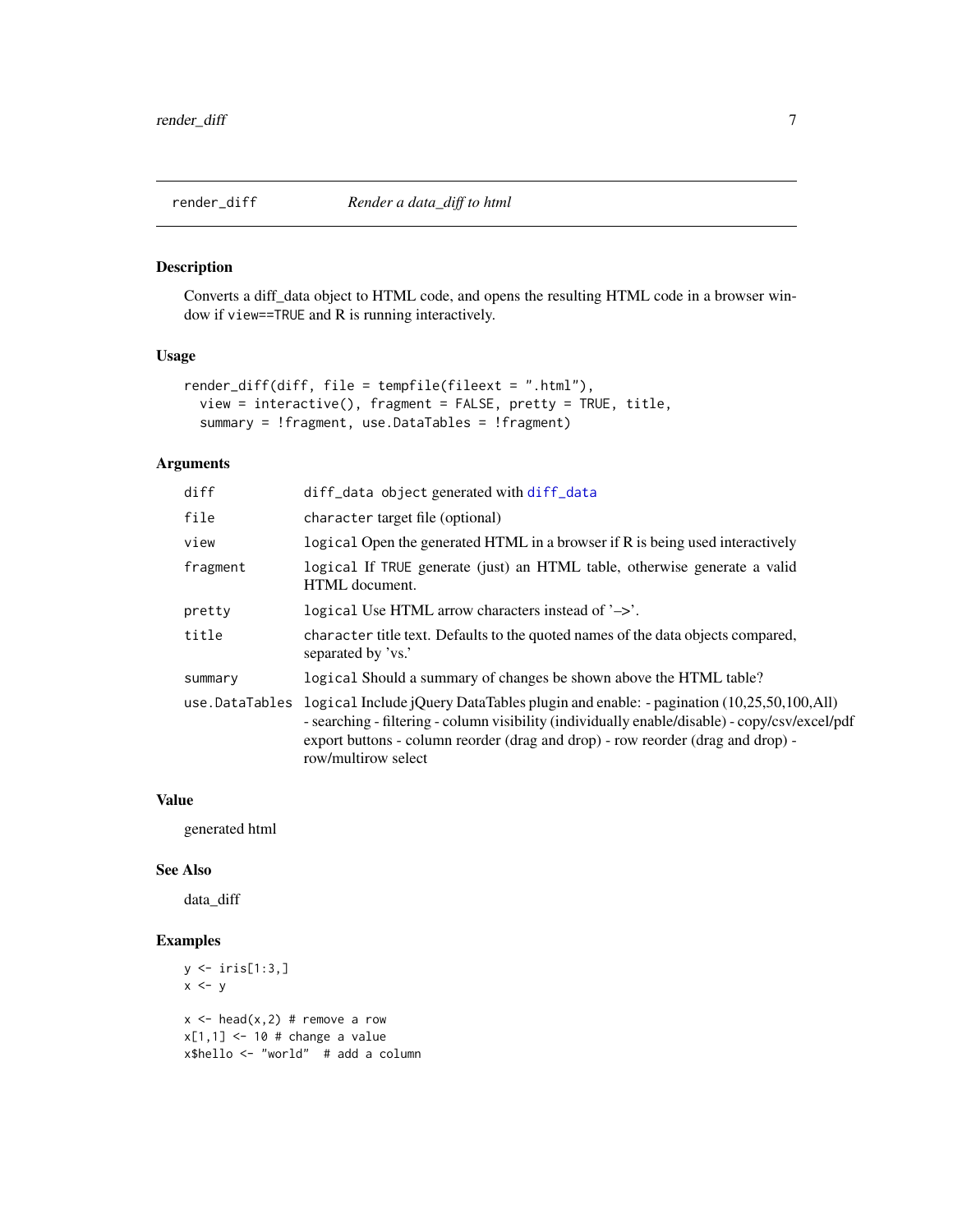```
x$Species <- NULL # remove a column
patch <- diff_data(y, x)
render_diff(patch, title="compare x and y", pretty = TRUE)
#apply patch
y_patched <- patch_data(y, patch)
```
<span id="page-7-1"></span>which\_conflicts *return which rows of a merged* data.frame *contain conflicts*

#### Description

return which rows of a merged data.frame contain conflicts.

#### Usage

```
which_conflicts(merged)
```
#### Arguments

merged data.frame merged data.frame with possible conflicts.

#### Value

integer vector with row positions containing conflicts.

#### See Also

[merge\\_data](#page-4-1)

```
parent \leq - a \leq - b \leq iris[1:3,]
a[1,1] <- 10
b[2,1] <- 11
# succesful merge
merge_data(parent, a, b)
```

```
parent \leq a \leq b \leq iris[1:3,]
a[1,1] <- 10
b[1,1] <- 11
# conflicting merge (both a and b change same cell)
merged <- merge_data(parent, a, b)
merged #note the conflict
```

```
#find out which rows contain a conflict
which_conflicts(merged)
```
<span id="page-7-0"></span>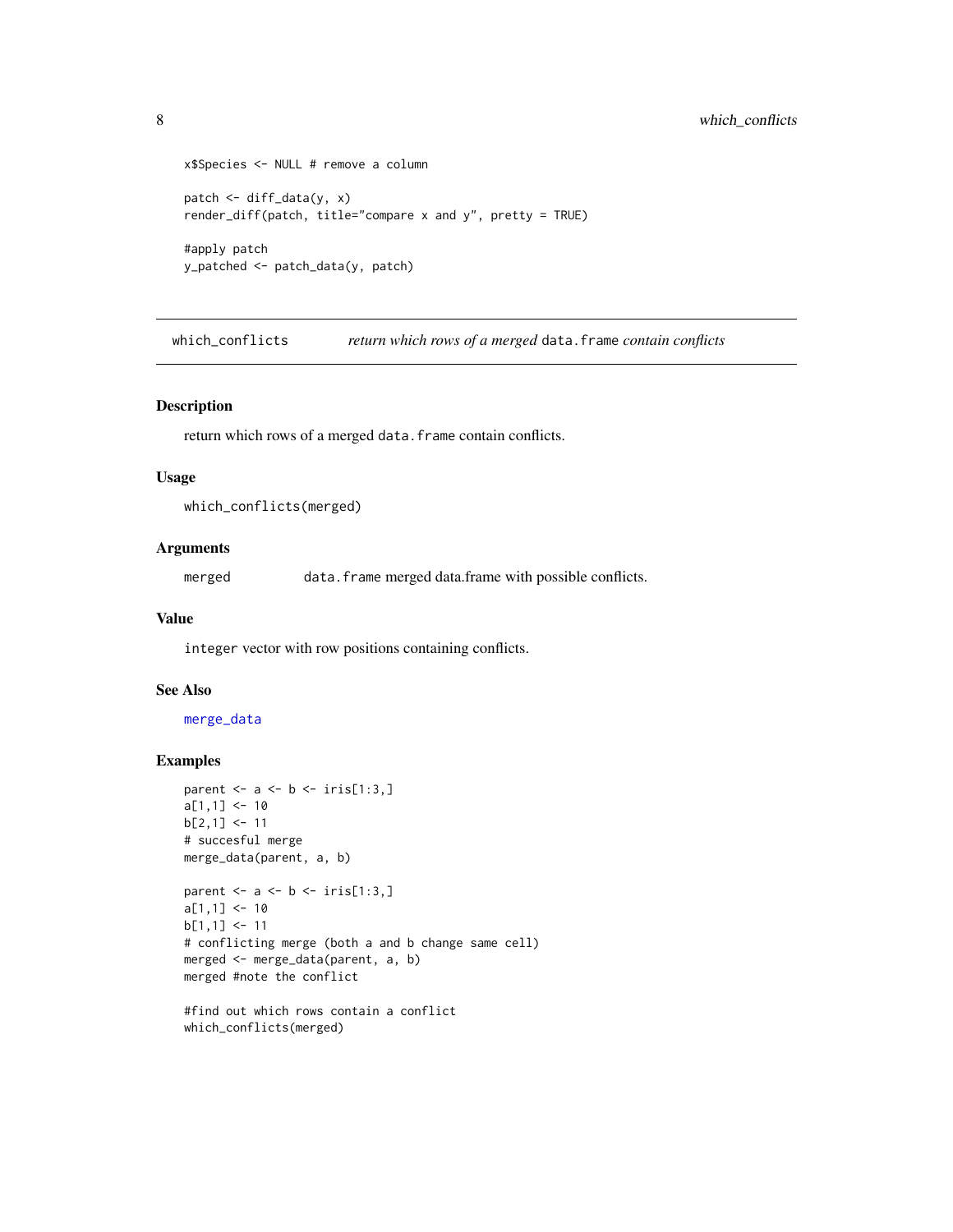<span id="page-8-1"></span><span id="page-8-0"></span>

#### Description

The diff information is stored in the Coopy highlighter diff format: [https://paulfitz.github.](https://paulfitz.github.io/daff-doc/spec.html) [io/daff-doc/spec.html](https://paulfitz.github.io/daff-doc/spec.html)

#### Usage

```
write_diff(diff, file = "diff.csv")
```
read\_diff(file)

#### Arguments

| diff | generated with diff data |
|------|--------------------------|
| file | filename or connection   |

#### Details

Note that type information of the target data.frame is lost when writing a patch to disk. Using a stored diff to patch a data. frame will use the column types of the source data. frame to determine the target column types. New introduced columns may become characters.

Names of the reference and comparison dataset are also lost when writing a data\_diff object to disk.

#### Value

diff object that can be used in [patch\\_data](#page-5-1)